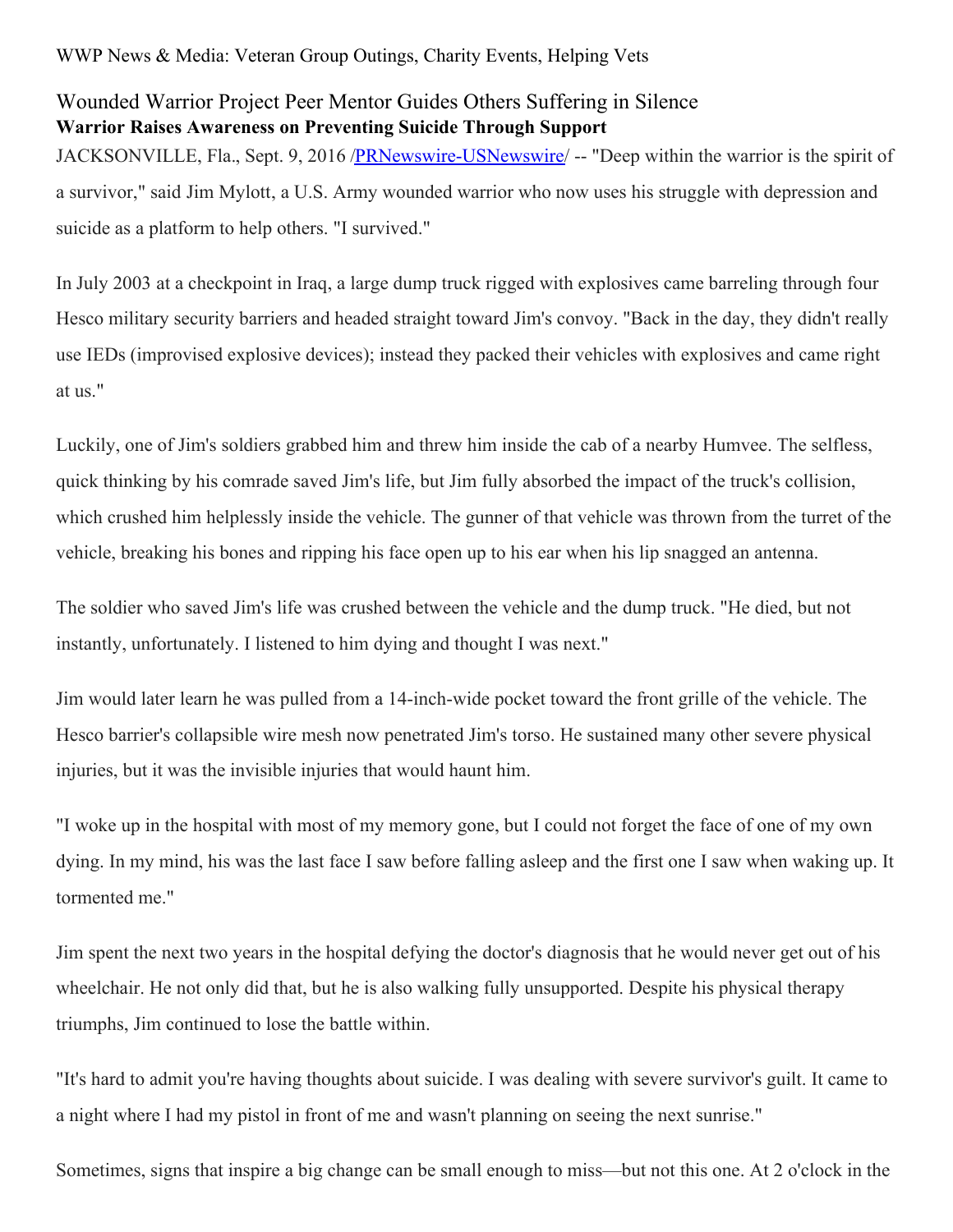morning something caught the corner of his eye.

"I saw a documentary – I stayed up all night and watched the whole thing," Jim said, adding that it was about Wounded Warrior Project**®** (WWP). "I saw the sunrise and made the first call into the WWP office that morning to get involved in their mental health programs."

To date, it is estimated that as many as 400,000 service members live with invisible wounds of war, including combat stress, depression, and finally – the signature wounds of Operation Enduring Freedom (OEF) and Operation Iraqi Freedom (OIF) – post-traumatic stress disorder (PTSD) and traumatic brain injury (TBI).

To address the growing mental health needs of injured warriors returning from battle, Wounded Warrior Project® (WWP) created its Combat Stress Recovery Program (CSRP). Through the generous support of donors, CSRP is able to offer veterans a number of specialized programs and services – each tailored to the veteran's specific needs – all free of charge. WWP and its supporters believe warriors already paid their dues on the battlefield, so warriors don't pay for any service they receive.

"No one talked about veteran suicide back in 2004. It took me a while to get in a good place. It was hard to tell people that I attempted suicide, but the programs at Wounded Warrior Project helped me break through the stigmas associated with mental health."

Beyond CSRP, Jim progressed his healing through the WWP Peer Support program. Peer support plays an important role in the recovery process as injured veterans rely upon each other's learned experiences when managing day-to-day challenges. All WWP programs and services have an aspect of this support structure, while the Peer Support program is solely dedicated to ensuring every injured veteran, family member, and caregiver encourage one another in recovery, thus embodying the WWP logo of one warrior carrying another off the battlefield.

Jim now helps other warriors suffering in silence. As a peer mentor, Jim recognizes that healing is a process and he knows the tools and skills necessary to continue progress. Warriors can become mentors when they demonstrate leadership strengths and the ability to help fellow wounded veterans who are in need.

"I always tell the guys I've been in their shoes," Jim said. "I've stood on that edge and dangled my toes off it. But if you look hard enough, you can always find something good with the bad. You have to find the positive because it's what gives you the hope to move forward. I don't consider the day of my injuries as the worst day of my life because if it never happened, I wouldn't have my wife who I met while I was in the hospital. I